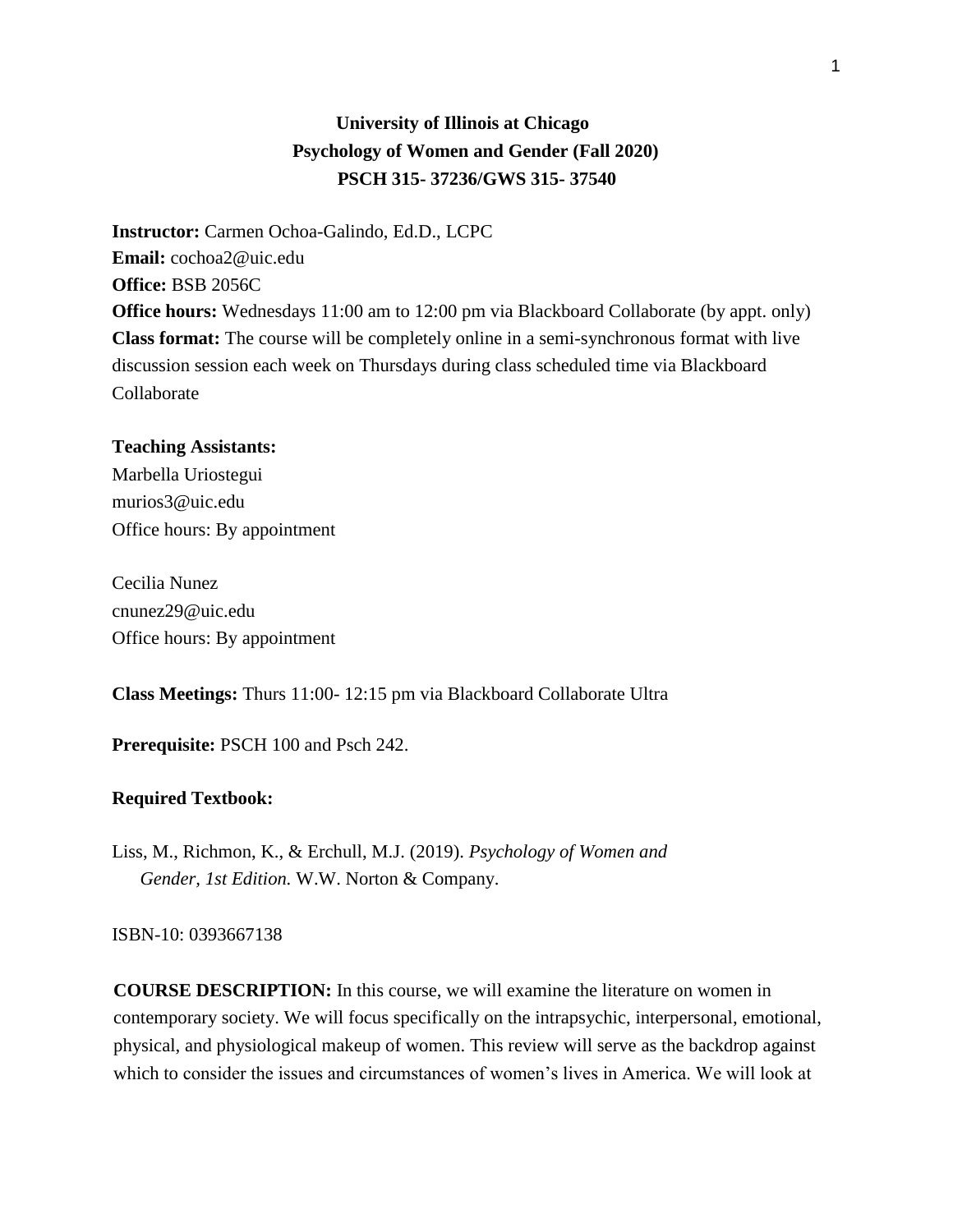both mainstream and non-mainstream (e.g., feminist) research-based explanations of women's lives and how they support or refute those explanations.

### **Discussion and Community Guidelines**

**Respect, tone, and civility**: It is important that we maintain a supportive learning community where everyone feels safe and where people can communicate amicably. Remember that sarcasm doesn't always come across. Treat your instructor and fellow students with respect at all times, and in all communications. Most importantly, this class aims to foster an inclusive learning environment that promotes and values respect for others and their viewpoints. The topics we'll learn about in this course can create passionate debates and are relevant to everyday life, making students inclined to share their own anecdotes and experiences. I welcome and encourage that – indeed, that's one of the most exciting and unique aspects of this class. But as such, it is imperative that students behave in a respectful and considerate way to their fellow classmates during the discussions**. Inappropriate, disruptive, or offensive interpersonal behavior is not acceptable**. This is a space where we value diverse identities, ideas, and experiences. I encourage active, deep conversations about the material in the course and the social and historical events that it applies to, but I do not condone hateful speech, prejudicial remarks, or debates that question the rights and personhood of people of various identities. **Discriminatory behavior will NOT be tolerated!**

### **COURSE OBJECTIVES**

Upon course completion, students will:

- 1. Describe psychological theories and research concerning gender-role development.
- 2. Explain gender similarities and differences, and give examples of the multiple causes of differences;
- 3. Explore the sociocultural context influencing attitudes toward women.
- 4. Explain how being gendered affects our lives.
- 5. Examine how the media influences gender stereotypes.
- 6. Understand key issues affecting women's physical and mental health.

## **COURSE REQUIREMENTS & GRADING**

#### *A. Live weekly discussion section (not required but highly recommended)*

I will be conducting a live discussion session once a week on Thursdays from 11:00-12:15 pm via Blackboard Collaborate. Again**, you are not required to attend but I highly recommend**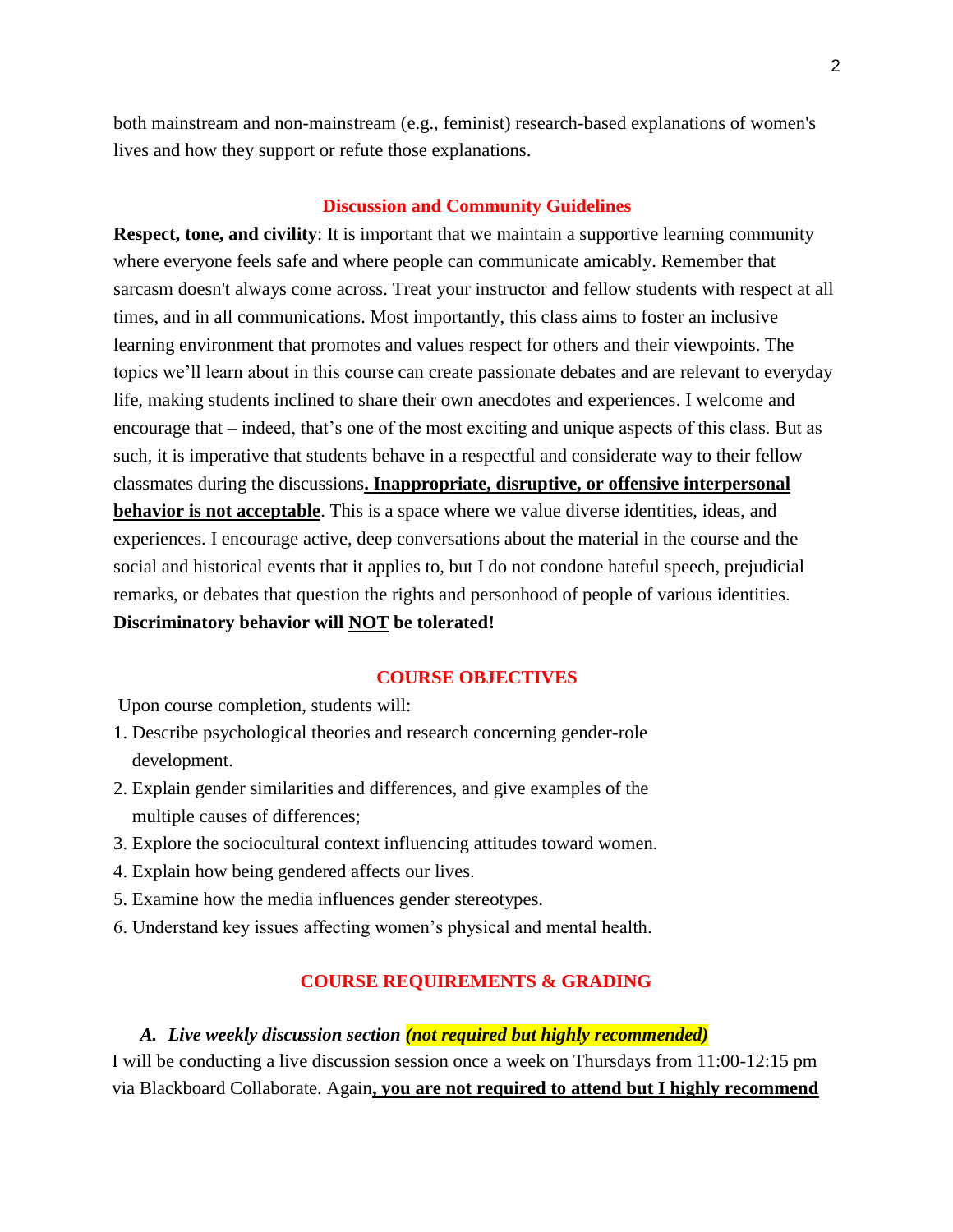**you coming** so that we can go over the material for that week, answer questions, and engage in meaningful discussions with each other. These meetings will be recorded and available for those who are not able to make it. **NOTE: Some weeks I may have two discussion sessions, one on Tuesday the other on Thursday during class time. I will let you know when these will occur via class announcements.**

B. *Exams (50 points per exam, + 5 extra credit questions= 55 possible points) (50 pts x 3 exams = 150 pts; 5 extra credit questions x 3 exams = 15 possible extra points)* There will be 3 exams and no final exam. The exams will be done on Blackboard. Exams will be 50 questions (**I will add five extra questions for extra credit on each exam, total of 55 points)**. The exams will be true/false and multiple choice. **If you have accommodations, make sure you let me know ahead of time.** For all exams:

- You will have access to the exam for an entire day (check syllabus for day)
- You will have 90 minutes to take the exam
- Once you start the exam, you **must** complete it, you **cannot** save it and come back to it later.
- Once the 90 minutes are up the exam will be submitted automatically
- You are **NOT** able to skip a question and come back it to later, you must answer the question
- You will get your score immediately

## *C. Paper Assignment (50 pts)*

## **Case Analysis Critical Thinking Paper. Due October 15**

Purpose: To think critically about course concepts and apply concepts to a case. Write a 4-5-page paper (not including cover and reference page) addressing the following:

- Select a female character from a TV show, movie, book, or fairy tale and apply 3 concepts from class to understand the character's feelings, thoughts, or behaviors from a gendered perspective. Also discuss how her portrayal represents (or rebels against) typical female gender expectations. This paper should be approximately 4-5 double-spaced pages of text. The paper should include the following sections:
	- o Describe the character such that someone who does not know who she is gets a clear picture of her. This includes describing her physical and personality characteristics, her behaviors, what role she plays when interacting with others, her sense of self, her abilities & achievements, etc. (**5 points)**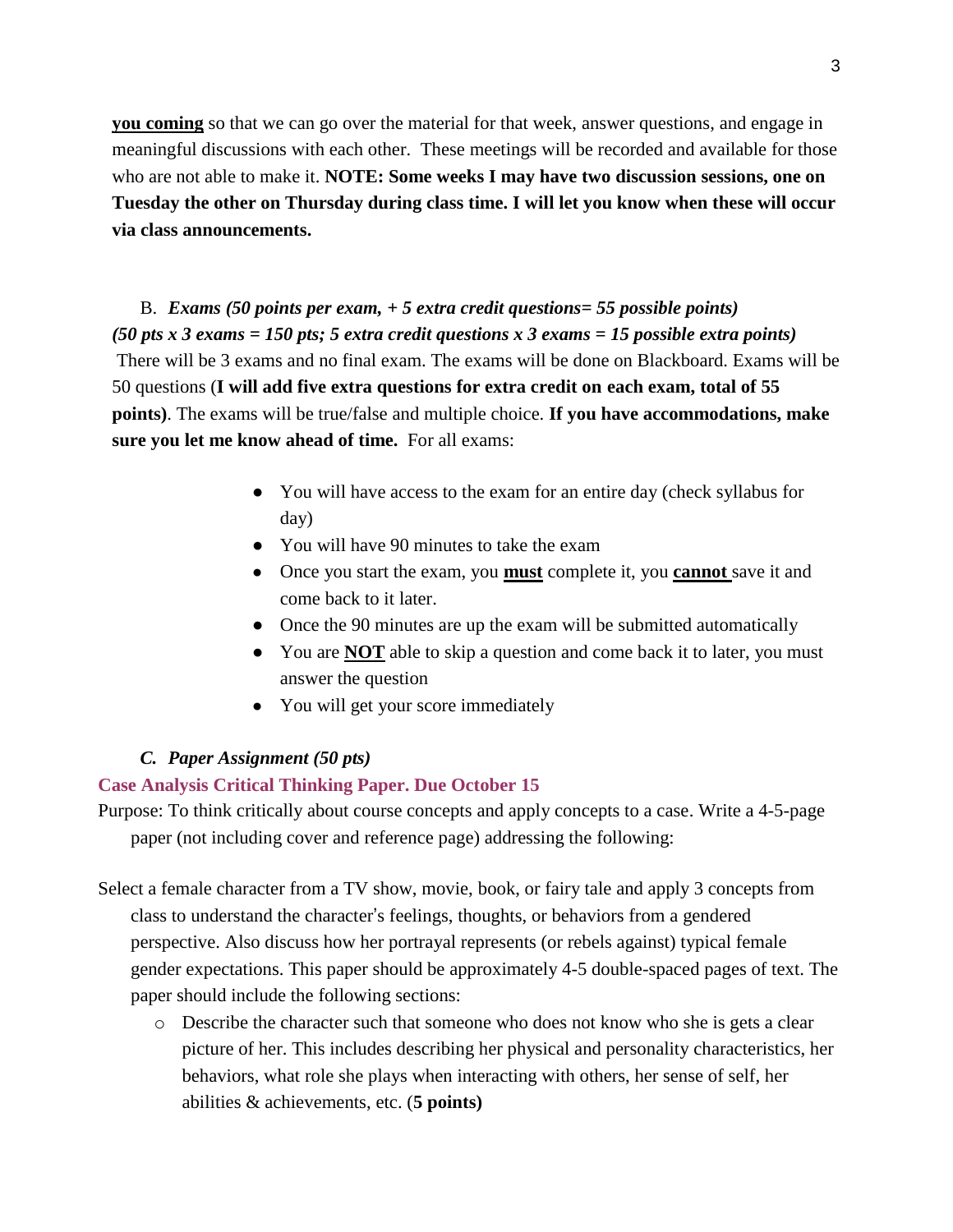- o Define and apply three concepts from class to understand the character's feelings, thoughts or behaviors from a gendered perspective. How well does the film/character portray each of these concepts/models/theories? Be sure to reference readings and class discussions where appropriate in order to demonstrate your understanding of them. **(10 points)**
- o Describe the ways in which the character's portrayal represents (or challenges) typical female stereotypes & gender roles. Be sure to reference the readings and class discussions where appropriate in order to demonstrate your understanding of them. (**10 points)**
- o Describe two ways in which the character could improve/strengthen/diversity its portrayal of women. Why are these improvements important? Be sure to reference readings and class discussion where appropriate. (**5 points)**
- o Include an introduction and conclusion paragraph (**2.5 pts each= 5 pts)**
- o Style/Grammar/Mechanics/APA style (**15 pts)**

Papers will be written using APA style. All papers should be typed, double spaced, 12-inch font, pages numbered and include a cover and reference page.

## Also, **you need to cite throughout the entire paper.**

# **\*\*\*Papers will not be accepted after the due date. No LATE papers will be graded, absolutely no exceptions. \*\*\***

## D. *Homework Assignments (15 pts each x 8 = 120 pts)*

You will have eight assignments to do. Look at the schedule to see what weeks they are due. Each assignment will have specific instructions to follow**. All assignments are due Saturday end of day (11:59 pm)** of that week. There will be some weeks where you'll have a discussion post and a homework due. Homework assignments are for all students, regardless of whether you have a discussion post that week. Again, homework assignments are for all students to complete independently from discussion posts. **They do not go together**. Please make sure you understand this so there is no confusion or misunderstanding. **Homework Assignments are scheduled for the following weeks: 1, 4, 5, 6, 9, 10, 12, 13** Homework Assignments will be graded as followed:

- $\checkmark$  Content of HW: 10 pts
- $\checkmark$  \*APA style/mechanics: 5 pts
- $\checkmark$  Total pts: 15 pts

\*this includes having cover/reference page, pages numbered, citations, writing style etc...

### **No Late Assignments will be graded, NO Exceptions!**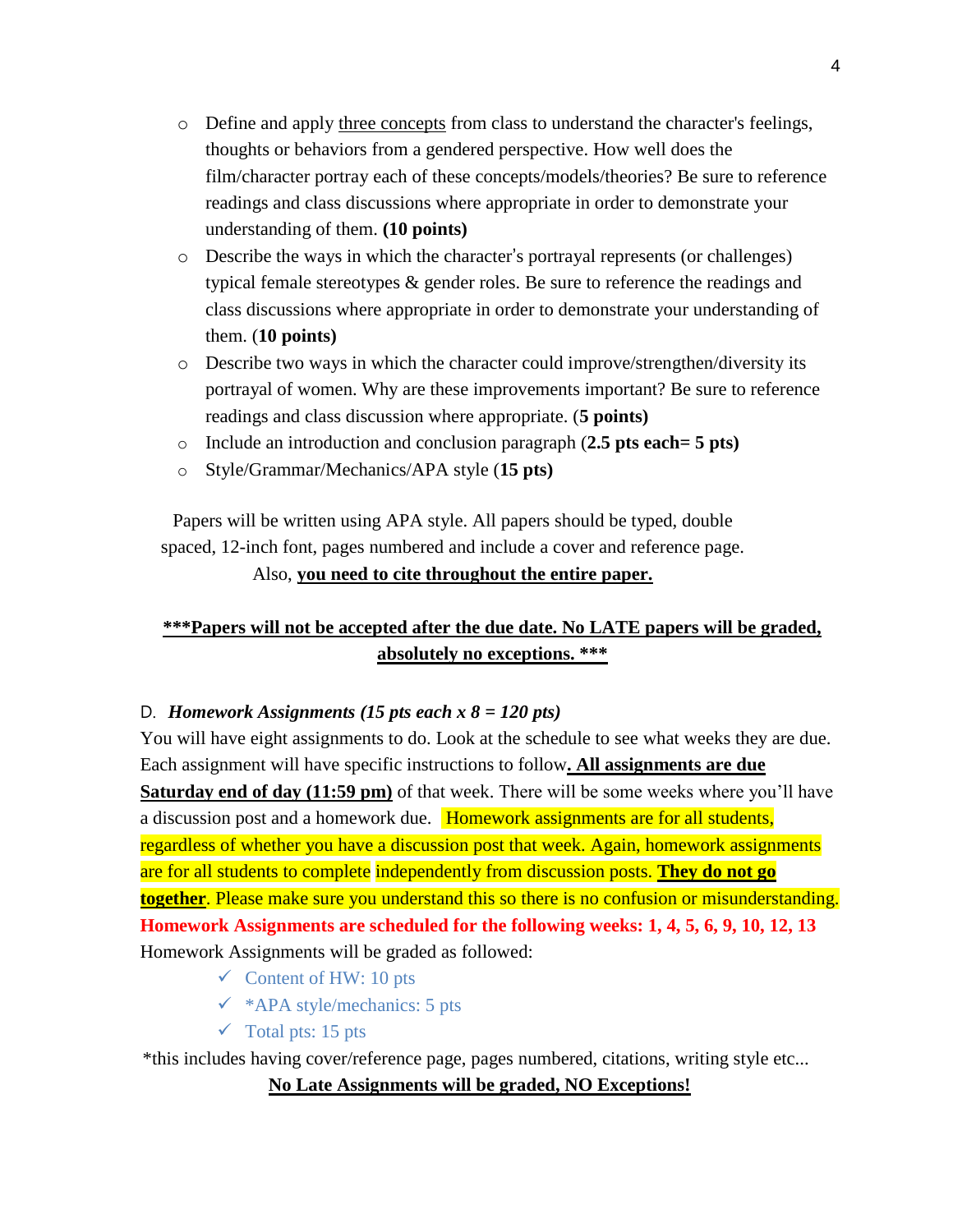## E. *Discussion Posts (10 pts each x 5 = 50 pts)*

Because of the large size of class, you will be split into two groups of 75 students per group.

- **Group Duke** will consist of students w/ last names starting from A-Loc
	- o **Group Duke** will post on **weeks 3, 5, 9, 12, 14**
- **Group Joey** will consist of students w/ last names starting from Lop-Z
	- o **Group Joey** will post on **weeks 2, 4, 7, 10, 13**

**Each group will have five discussion posts to do total.** Please look at the syllabus so you see what weeks your group is assigned a discussion post.

All discussion Posts are **due** by Saturday night before midnight Central Time of that week. Posts submitted late will **NOT** be graded, **NO EXCEPTIONS.** 

- You are to compose a thoughtful response to the week's discussion question or activity, with appropriate reference to lecture content, assigned textbook reading, or other resources (i.e. online news stories, journal articles, and videos).
- The substance of a graded post is based on the student's personal experience in the world, and involves relating and connecting one's observations to the concepts being studied in the course, naming and citing those specific concepts by textbook page number. Unless otherwise specified, a graded post must reference specific terms and concepts from the assigned textbook reading.
- **Your discussion post should be 1-2 paragraphs for each question and you need to cite somewhere in your post**. In some cases, the discussion posts may consist of completing a short questionnaire, or to look up something online. Even if you are asked to provide your opinion or thoughts on a concept, **you have to find a way to tie it back to the chapter material**. Also, **make sure that you are putting your citation in bold** (makes it easier for TAs to find it)
- **To get full credit, you must respond to at least two of your classmates' posts**. I am not asking you to read everyone's responses, but you are expected to read and respond to two other posts to get full credit for that week. You need to respond to two separate students (if you respond to both questions for one student, that still counts as one response). Your responses should be more than just, "I agree with you" or "That's a good point you made." Your responses, just like your discussion post, should be well thought out and meaningful, and at least a paragraph.

## **To recap:**

1. Each Monday will be the start of the course week, and your discussion questions/activity for that week will be made available for you to see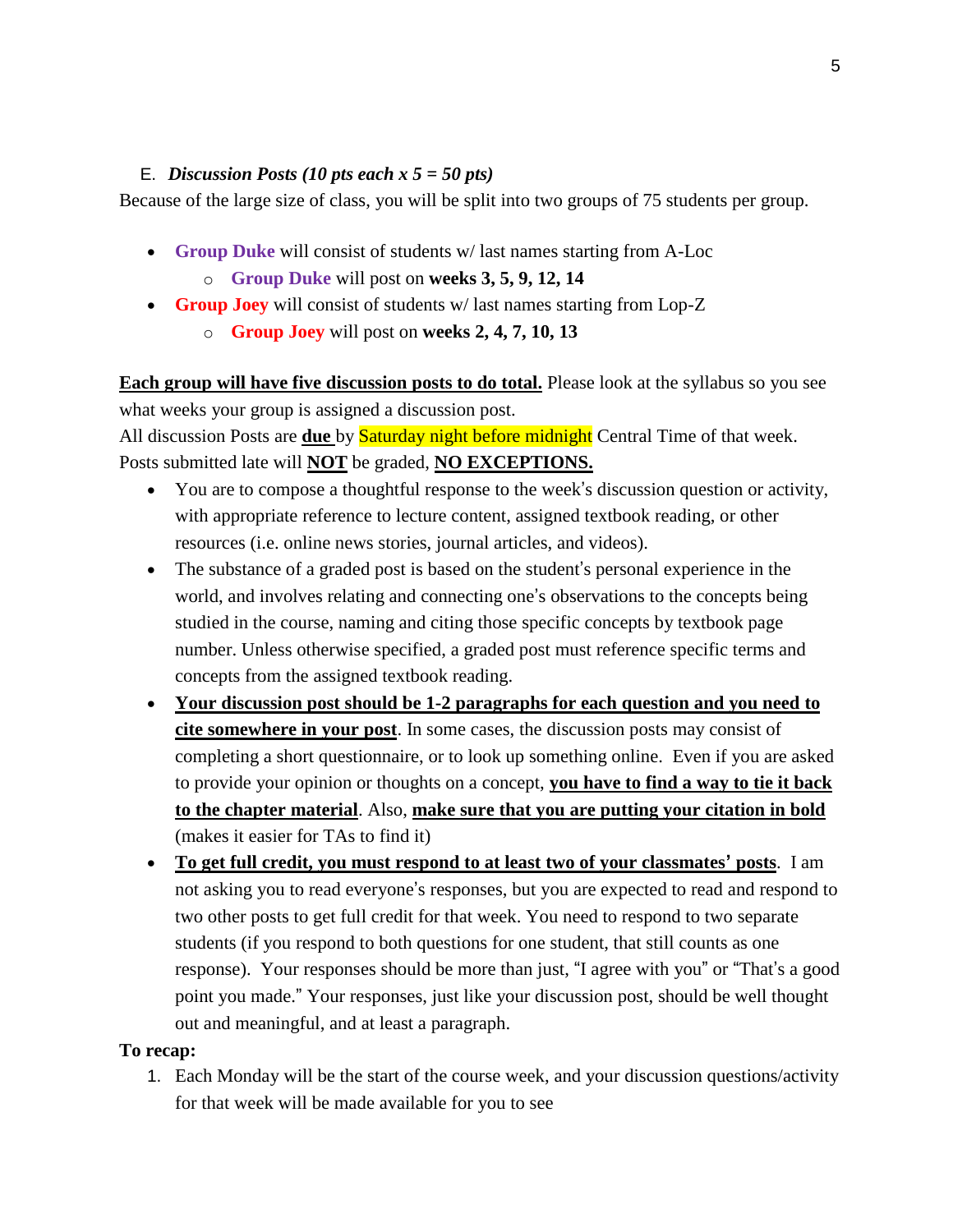- 2. Make sure you keep track of when your group has a discussion post
- 3. You have until **Saturday of that same week** before midnight to both:
	- a. Post your response to the discussion question/activity (1-2 paragraphs, **include citations from the textbook or any other source you use)** *AND*
	- b. Respond to at least two of your classmate's posts (response should be at least one paragraph)
	- c. If you forget to respond to a classmate's post you will not get full credit (if you only respond to one instead of two classmates, you will also not get full credit)
- 4. Late posts/responses will **NOT** be graded
- 5. Each discussion post is worth 10 pts, which is broken down as follows:
	- a. Post response (1-2 paragraphs per question): 4 pts
	- b. Citing in your post response and putting it in bold: 2 pts
	- c. Peer response 1: 2 pts
	- d. Peer response 2: 2 pts
	- e. Total pts: 10

## F. **Final Grade:**

The total number of possible points for this course is 370. Here is the breakdown: 3 exams (50 x 3 = **150 pts**) + Paper (**50 pts**) + HW Assign. (8 x15=**120 pts**) + Discussions  $(5 \times 10 = 50 \text{ pts}) \text{Total} = 370 \text{ pts}$ 

## **Technology Requirements**

### **Computer/Technology Requirements**

Online students will need regular access to a personal computer that runs on a broadband Internet connection.

## **Blackboard Learning Management System**

For all technical questions about Blackboard, email ACCC-Learning Technology Solutions at LTS@uic.edu

### **Miscellaneous**

### **Academic Year Holidays and Religious Days of Special Observance**

Please inform me via email if you miss class or need to reschedule an exam due to observance of a religious holiday. See the following website for the University's list of holidays/religious days: http://oae.uic.edu/docs/ReligiousHolidaysAY20162018.pdf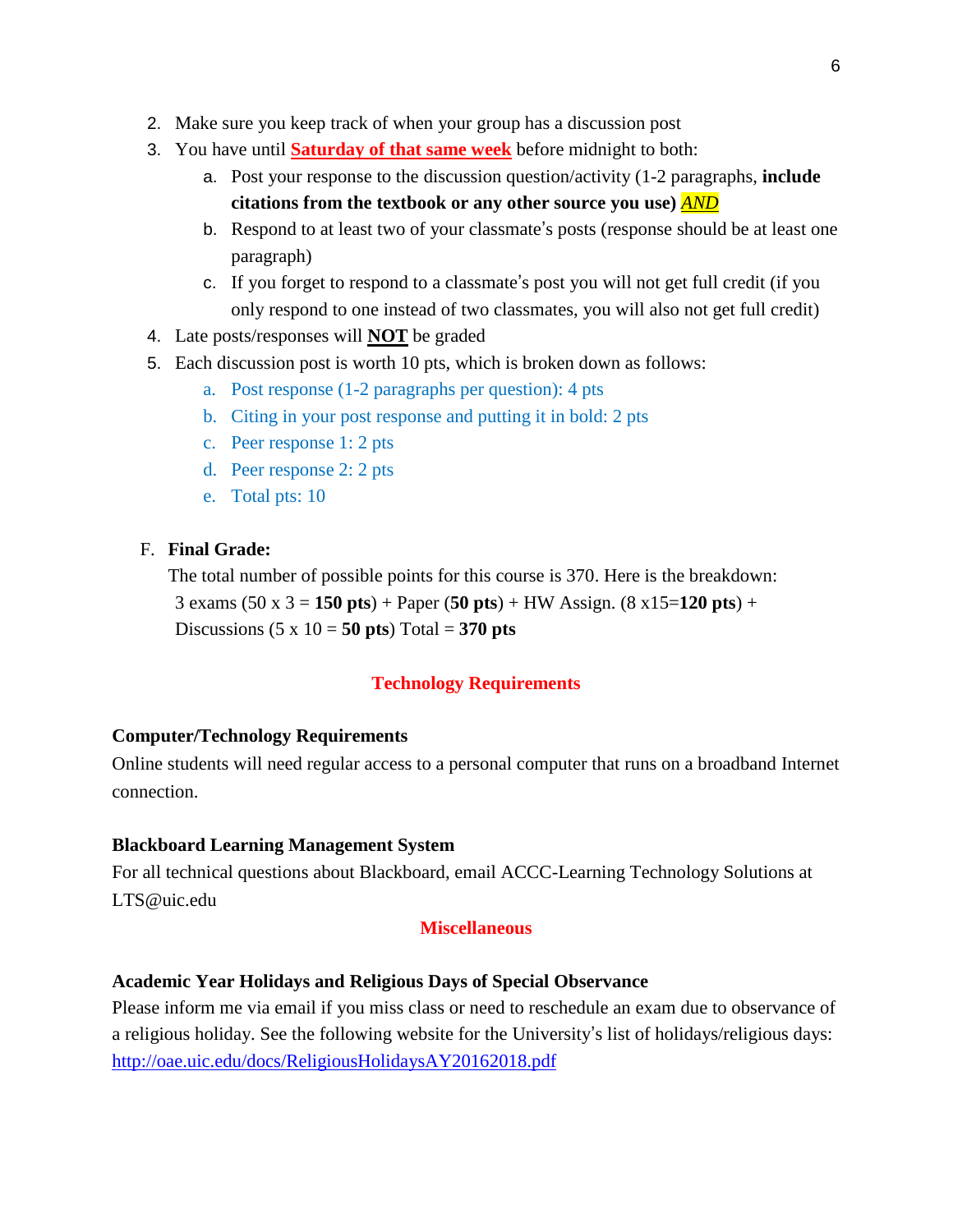### **Cheating & Plagiarism**

Plagiarism occurs when you use someone else's text or ideas in your writing without citing that person as a reference. **No form of cheating will be tolerated.** If you cheat on any exam or assignment in this class, you will fail the entire class and I will file official judicial charges against you immediately with the Dean of Students, who will place a notice about the incident in your permanent record. There will be no exceptions to this policy. Cheating includes, but is not limited to: copying or giving others test answers, plagiarism which includes copying the words of a fellow student or any other author in your papers, copying even short phrases from written work that you are using as a reference (even if you cite it properly), handing in work that you have handed in for another class, handing in papers you've gotten from the internet or from other students, etc., and copying others' discussion posts. All violations of student conduct or academic integrity will be handled according to UIC's student conduct policy: . I encourage all students to take a look at this excellent infographic on what plagiarism is and how to avoid it: http://bit.ly/1Ksb2pv.

### **Accommodations for disabilities**

I will make accommodations for disabilities as indicated by the Disability Resource Center. In keeping with the university policy: "Students with disabilities must provide the instructor in writing the need for accommodations and what they are. Those who require accommodations for access and participation in this course must be registered with the Disability Resource Center. Please contact ODS at 312/413-2183 (voice) or 312/413-0123 (TTY)."

### **Course Communication Guidelines (Netiquette)**

**Emails and writing style:** Email etiquette is important in life. When emailing and completing writing assignments, please be sure to write using good grammar, spelling, and punctuation. You should address me as Dr. Ochoa, Dr. Galindo, Dr. Ochoa-Galindo, or Professor in email communications. Please refrain from using all CAPITAL LETTERS, as this is often interpreted as shouting

Netiquette is a set of rules for behaving properly online. As previously mentioned, it is important that we maintain a supportive learning community where everyone feels safe and where people can communicate amicably. Much of our communication in this course will take place in the forums and through email. Here are some guidelines for online communication in this course:

> • Be sensitive to different cultural and linguistic backgrounds, as well as different political and religious beliefs.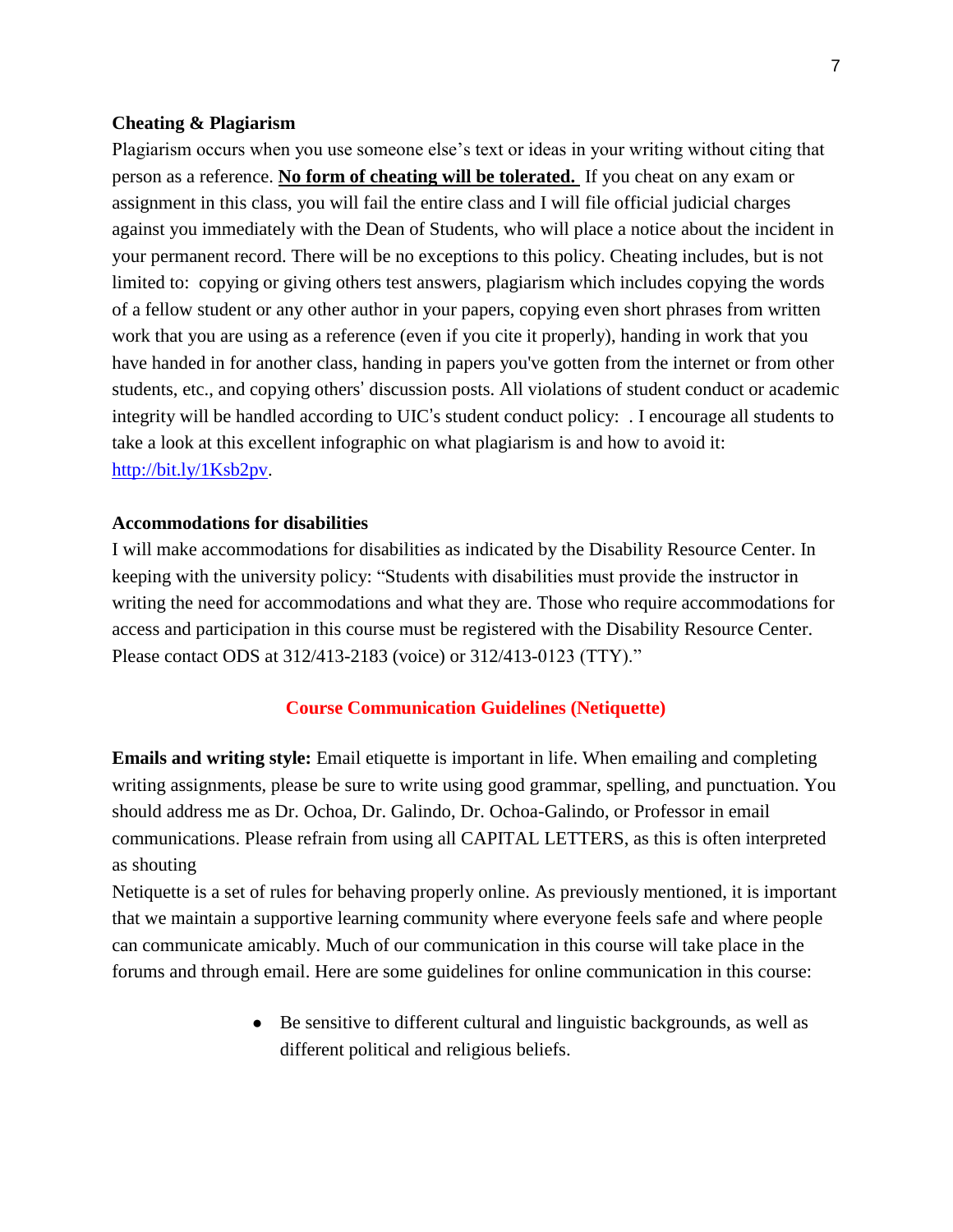- Use good taste when composing your responses. Swearing and profanity should be avoided. Also consider that slang terms can be misunderstood or misinterpreted.
- Don't use all capital letters when composing your responses. This can be considered "shouting" on the Internet and is regarded as impolite or aggressive. It can also be stressful on the eye when trying to read your message
- Be respectful of others' views and opinions. Avoid "flaming" (publicly attacking or insulting) others.
- Be careful when using acronyms. If you use an acronym it is best to spell out its meaning first, then put the acronym in parentheses afterward, for example: Frequently Asked Questions (FAQs). After that you can use the acronym freely throughout your message.
- Use good grammar and spelling, and avoid using text messaging shortcuts.
- In emails, always identify yourself and what class and section you are in. It is a good practice to put your course and section in the subject line. This helps your instructor identify course related emails.

## **UIC RESOURCES**

If you find yourself having difficulty with the course material or any other difficulties related to this course, please come talk with the instructor at any time and preferably early on (i.e., before an exam date or paper due date). If you are having difficulty about an issue beyond this course, please contact your college advisors, or get help from any number of other support services on campus. You can get a referral to the right place, or help on the spot, from an advisor in the Undergraduate Success Center (USC) at 111 Stevenson Hall or usc@uic.edu.

**The Writing Center,** located in Grant Hall 105, offers one-on-one consultation with student writers who need help developing ideas, or need advice, guidance or additional instruction on any aspects of writing in any class. Tutors are prepared to spend 50 minutes per appointment, and there is no limit to the number of tutoring sessions you can have each semester. Make an appointment and be on time! Bring the paper on which you're working, as well as any related drafts or notes, and information about the assignment. For an appointment, call the Writing Center at (312) 413-2206, or stop by room 105 of Grant Hall. Visit the Writing Center website at www.uic.edu/depts/engl/writing for more information.

**Counseling Services** are available for all UIC students. You may seek free and confidential services from the Counseling Center (www.counseling.uic.edu). The Counseling Center is located on the 2nd floor in the Student Services Building or you may contact them at (312) 996-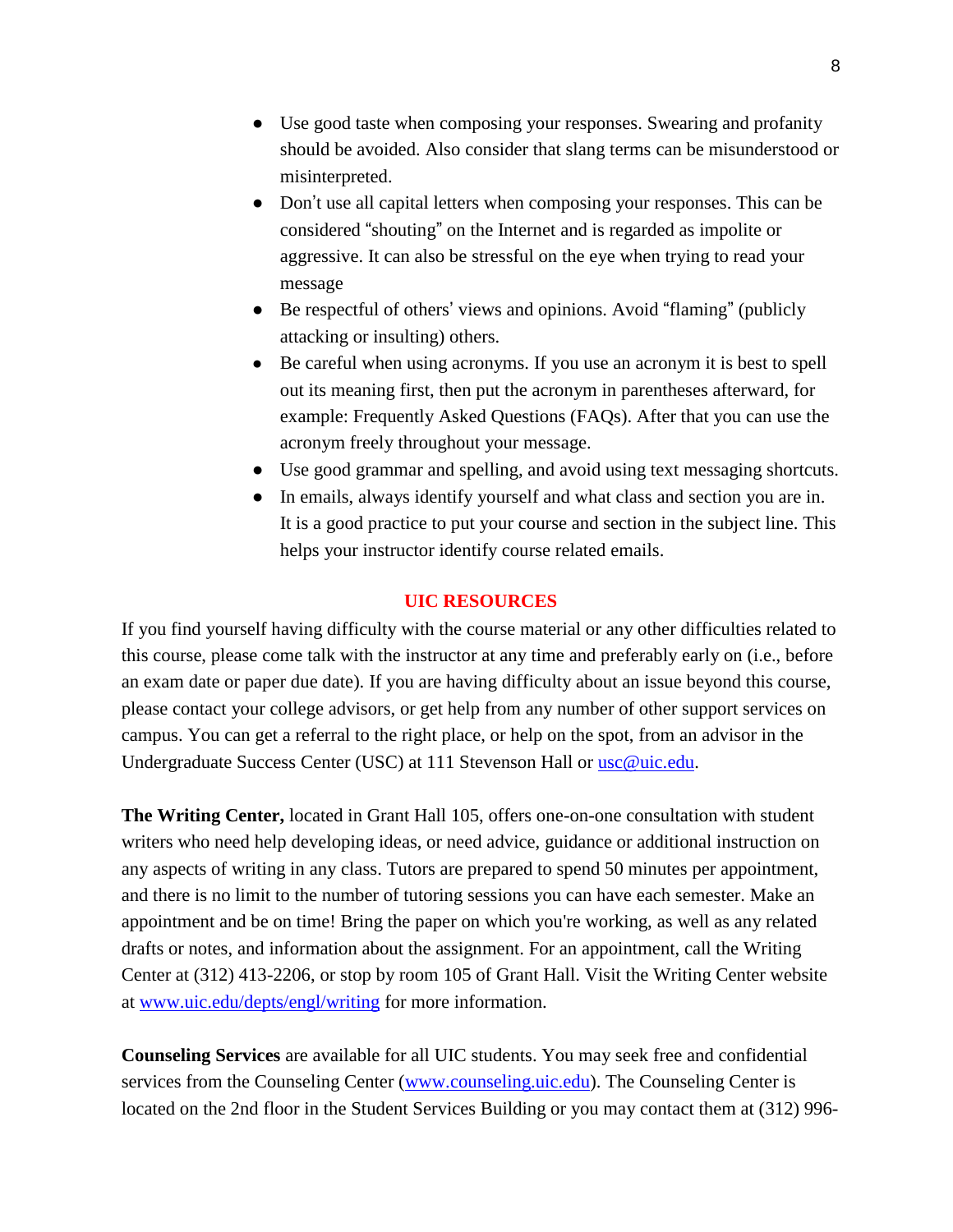3490. In addition to offering counseling services, the Counseling Center also operates the InTouch Crisis Hotline from 6:00 p.m.-10:30 p.m. They offer support and referrals to callers, as well as telephone crisis interventions; please call (312) 996-5535 to contact InTouch.

## **COURSE SCHEDULE**

The course schedule, including topics and readings, is *subject to change.* Additional readings and videos may be assigned throughout the course. Changes will be announced in class and on Blackboard.

| <b>Week</b>    | <b>Date</b>        | <b>Topic</b>                      | <b>Reading</b> | <b>Activity Due</b>             |
|----------------|--------------------|-----------------------------------|----------------|---------------------------------|
| $\mathbf{1}$   | Aug. 25<br>Aug. 27 | A Feminist Psychology of<br>Women | Chapter 1      | <b>HW</b> Assignment 1          |
|                |                    |                                   |                | Due by Aug. 29                  |
| $\overline{2}$ | Sept. 1<br>Sept. 3 | Power and Privilege               | Chapter 2      | <b>Discussion #1 Group Joey</b> |
|                |                    |                                   |                | Due by Sept. 5                  |
| 3              | Sept. 8            | Similarities and Differences      | Chapter 3      | <b>Discussion #1 Group Duke</b> |
|                | Sept. 10           |                                   |                | Due by Sept. 12                 |
| $\overline{4}$ |                    | Beyond the Sex/Gender Binary      |                | <b>Discussion #2 Group Joey</b> |
|                | Sept. 15           |                                   | Chapter 4      | <b>HW</b> Assignment 2          |
|                | Sept. 17           |                                   |                | Both due by Sept. 19            |
| 5              | Sept. 22           | <b>Gender Socialization</b>       | Chapter 5      | <b>Discussion #2 Group Duke</b> |
|                | Sept. 24           |                                   |                | <b>HW</b> Assignment 3          |
|                |                    |                                   |                | Both due by Sept. 26            |
| 6              | Sept. 29           | <b>Exam 1 (Chapters 1-5)</b>      |                | <b>HW</b> Assignment 4          |
|                | Oct. 1             | <b>Video</b>                      |                | Due by Oct. 3                   |
| 7              | Oct. 6             | <b>Women's Bodies</b>             | Chapter 6      | <b>Discussion #3 Group Joey</b> |
|                | Oct. 8             |                                   |                | Due by Oct. 10                  |